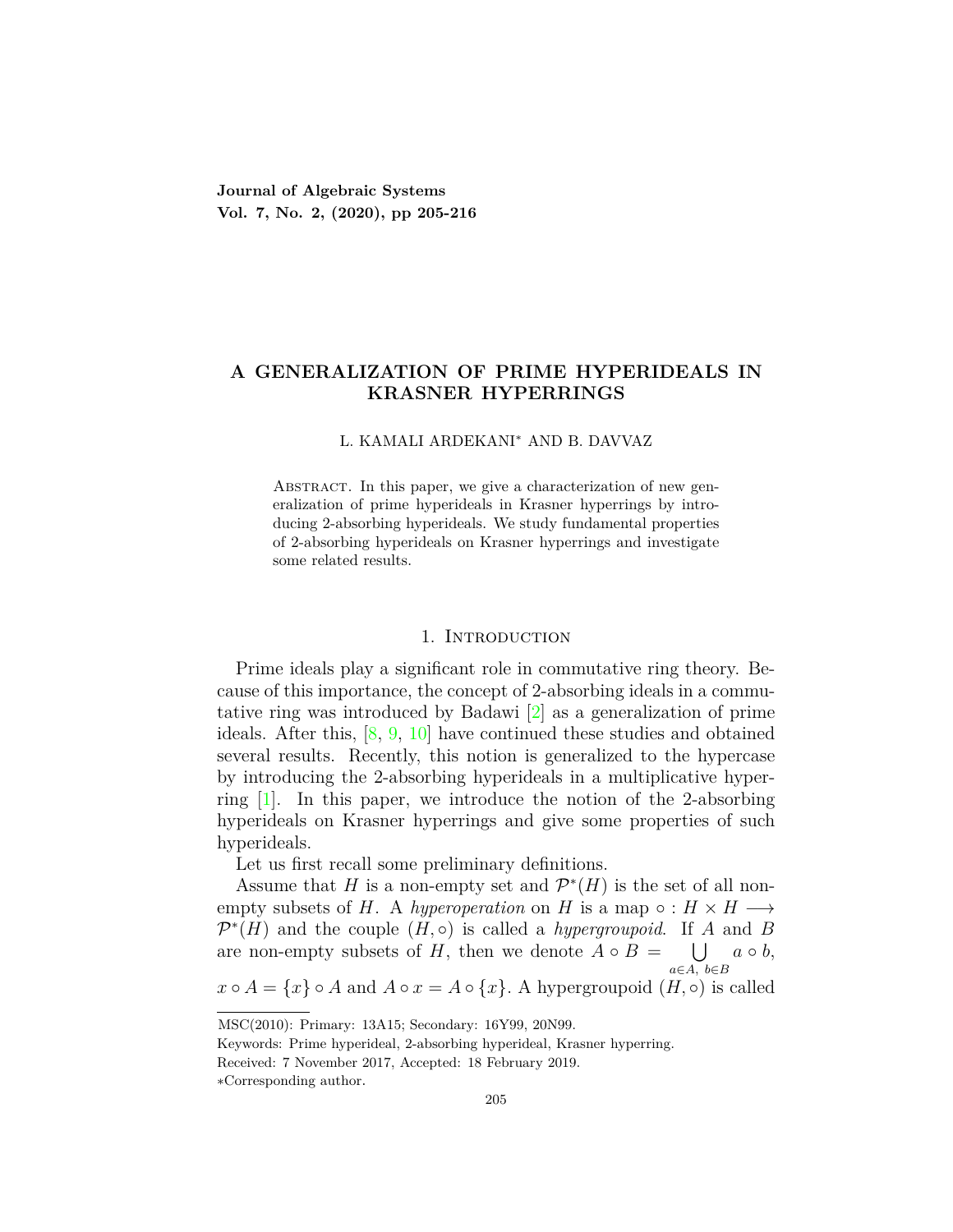a *semihypergroup* if for all  $x, y, z$  of  $H$  we have  $(x \circ y) \circ z = x \circ (y \circ z)$ , which means that  $\bigcup u \circ z = \bigcup x \circ v$ . The more general structure *u∈x◦y v∈y◦z* that satisfies the ring-like axioms is the hyperring in the general sense. There are comprehensive references for hyperrings, for example see [[3,](#page-10-2) [7](#page-11-3)]. In fact, different kinds of hyperrings are defined which one of them is *Krasner hyperring* described as follows  $|6|$ :

A Krasner hyperring is an algebraic structure  $(R, +, \cdot)$  satisfying the following axioms: (1)  $(R,+)$  is a canonical hypergroup which means that (i)  $(R,+)$  is a semihypergroup, i.e.,  $x + (y + z) = (x + y) + z$ , for all  $x, y, z \in R$ , (ii)  $x + y = y + x$ , for all  $x, y \in R$ , (iii) There exists  $0 \in R$  such that  $0 + x = \{x\}$ , for all  $x \in R$ , (iv) For all  $x \in R$  there exists a unique element  $x' \in R$  such that  $0 \in x + x'$ , (we write  $-x$ for  $x'$  and we call it the opposite of  $x$ ), (v)  $z \in x + y$  implies that *y* ∈  $-x + z$  and  $x \in z - y$ , for all  $x, y, z \in R$ ; (2)  $(R, \cdot)$  is a semigroup having zero as a bilaterally absorbing element, i.e.,  $x \cdot 0 = 0 \cdot x = 0$ ; (3) The multiplication is distributive with respect to the hyperoperation +. Throughout this paper, by a hyperring we mean a Krasner hyperring.

The meaning of *center* of hyperring  $(R, +, \cdot)$  is  $Z(R) = \{x \in R \mid x \cdot$  $y = y \cdot x$ , for all  $y \in R$ *}* and *R* is called *commutative* if  $Z(R) = R$ i.e.,  $(R, \cdot)$  is a commutative semigroup. A hyperring  $(R, +, \cdot)$  is called *hyperfield* if (*R, ·*) is a commutative monoid and all nonzero elements of *R* are multiplicatively invertible. The identity element of the monoid  $(R, \cdot)$  is called *unit element* of hyperring  $(R, +, \cdot)$ . For example, suppose that  $\mathbb{K} := \{0,1\}$  is a commutative monoid with the multiplication  $1 \cdot 0 = 0$  and  $1 \cdot 1 = 1$ . The hyperaddition is given by  $0 + 1 = 1 + 0 = 1$ ,  $0 + 0 = 0$  and  $1 + 1 = \{0, 1\}$ . Then, K is a hyperfield called the *Krasner hyperfield* with unit element 1 [\[5\]](#page-11-5). A hyperring  $(R, +, \cdot)$  is called *hyperdomain*, if *R* is a commutative hyperring with unit element and  $xy = 0$  implies that  $x = 0$  or  $y = 0$ , for all  $x, y \in R$ .

A non-empty subset *A* of a hyperring (*R,* +*, ·*) is called *subhyperring* of *R* if  $(A, +, \cdot)$  is itself a hyperring. A non-empty subset *I* of a hyperring *R* is called a *hyperideal* if and only if (1)  $u, v \in I$  imply that  $u - v \subseteq I$ , for all  $u, v \in I$ , (2)  $u \in I$  and  $r \in R$  imply that  $r \cdot u \in I$  and  $u \cdot r \in I$ . Remember here that  $(I : R x) = \{y \in R \mid y \cdot x \in I\}$ , for all  $x \in R$ , is a hyperideal. A hyperideal *I* is called *prime* if  $xy \in I$  implies that  $x \in I$  or  $y \in I$ . A prime hyperideal P is said to be a *minimal prime hyperideal over an ideal I* if it is minimal among all prime ideals containing *I*. Note that we do not exclude *I* even if it is a prime ideal. A prime hyperideal is said to be a *minimal prime hyperideal* if it is a minimal prime ideal over the zero hyperideal. By applying the argument similar in spirit to the proof of Theorem 2.1 of [[4](#page-10-3)], one can easily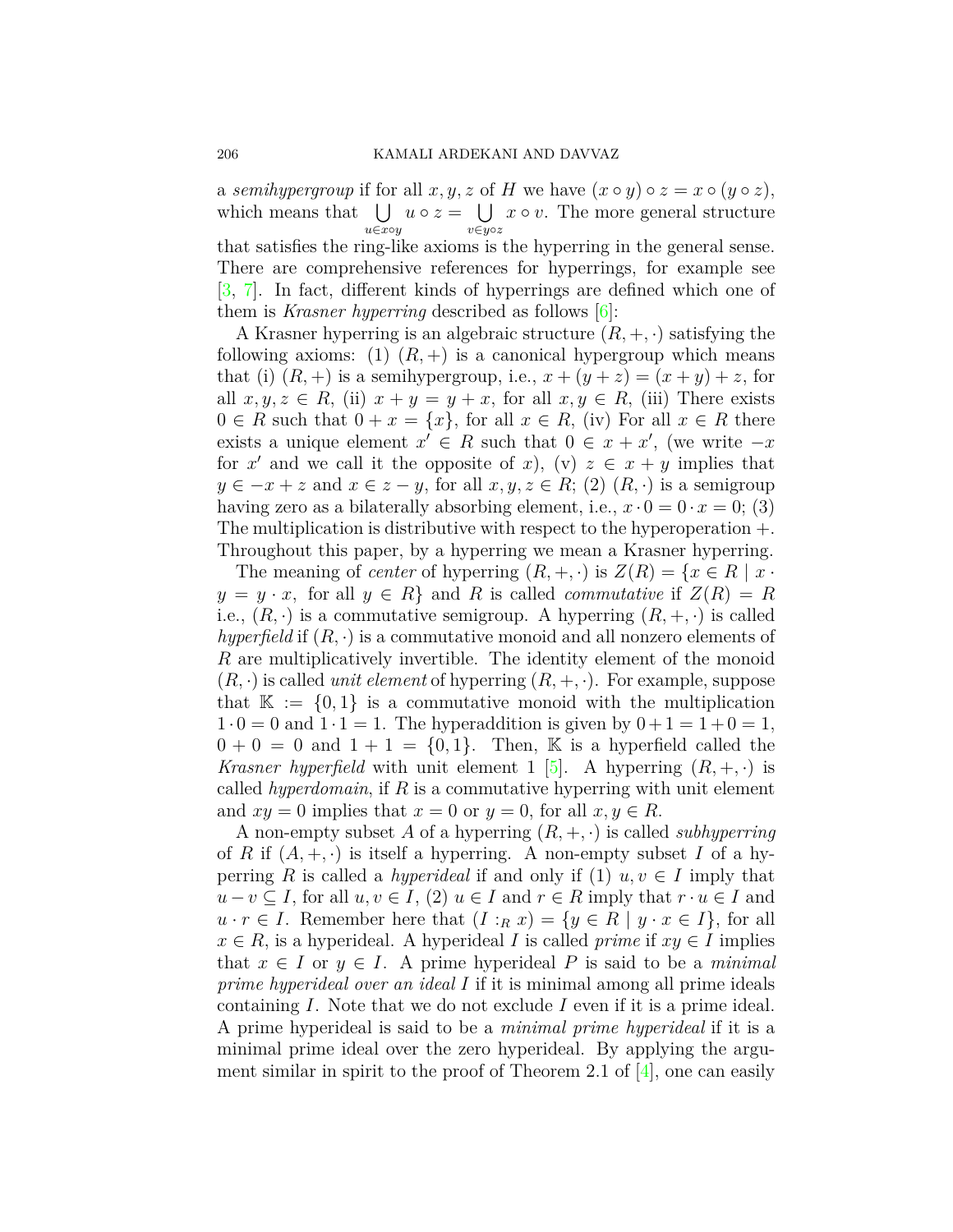show that if *I* and *P* are hyperideals of *R* such that  $I \subseteq P$  and *P* is a minimal prime hyperideal of *I*, then, for all  $x \in P$ , there is  $y \in R \setminus P$ and a nonnegative integer *n* such that  $yx^n \in I$ .

A *good homomorphism* between two hyperrings  $(R_1, +_1, \cdot_1)$  and  $(R_2, +_2, \cdot_2)$  is a map  $f: R_1 \longrightarrow R_2$  such that for all  $x, y \in R_1$ , we have  $f(x + y) = f(x) + 2 f(y)$ ,  $f(x \cdot y) = f(x) \cdot 2 f(y)$  and  $f(0) = 0$ . Let  $f: R_1 \longrightarrow R_2$  be a good homomorphism. The kernel of f is defined as  $ker f = \{x \in R_1 \mid f(x) = 0\}$ . It is trivial that  $ker f$  is a hyperideal of *R*1. Note that a prime hyperideal of a commutative hyperring *R* can be described as the kernel of a homomorphism from *R* to the Krasner hyperfield  $\mathbb{K}$  |5|.

### 2. 2-absorbing hyperideals in Krasner hyperrings

In this section, we treat to the introducing 2-absorbing hyperideals on Krasner hyperrings and investigate more results with respect to such hyperideals.

**Definition 2.1.** A proper hyperideal *I* of a hyperring  $(R, +, \cdot)$  is called a 2-absorbing hyperideal if  $a \cdot b \cdot c \in I$  implies that  $a \cdot b \in I$  or  $a \cdot c \in I$ or  $b \cdot c \in I$ , for all  $a, b, c \in R$ .

**Example 2.2.** Let  $(G, \odot)$  be a group and  $H = G \cup \{0, u, v\}$ , where 0 is an absorbing element under multiplication and *u, v* are distinct orthogonal idempotents with

$$
u \odot v = v \odot u = 0; \quad u \odot u = u;
$$
  
\n
$$
v \odot v = v; \quad a \odot 0 = 0 \odot a = 0, \text{ for all } a \in H;
$$
  
\n
$$
u \odot g = g \odot u = u; \quad v \odot g = g \odot v = v, \text{ for all } g \in G.
$$

If we define hyperoperation  $\oplus$  on *H* as follows:

 $a \oplus 0 = 0 \oplus a = \{a\}; \quad a \oplus a = \{0, a\}, \text{ for all } a \in H;$  $a \oplus b = b \oplus a = H \setminus \{0, a, b\}$ , for all  $a, b \in H \setminus \{0\}$  and  $a \neq b$ .

Then,  $(H, \oplus, \odot)$  is a Krasner hyperring [[3\]](#page-10-2). Put  $I = \{0, u\}$  and  $J =$ *{*0*}*. Obviously, *I* and *J* are 2-absorbing hyperideals. The hyperideal *I* is prime but *J* is not prime, because  $u \odot v = 0 \in J$  while  $u, v \notin J$ .

**Example 2.3.** Let  $(R, +, \cdot)$  be a hyperdomain and

$$
M = \left\{ \left( \begin{array}{cc} x_1 & x_2 \\ 0 & 0 \end{array} \right) \mid x_1, x_2 \in R \right\}.
$$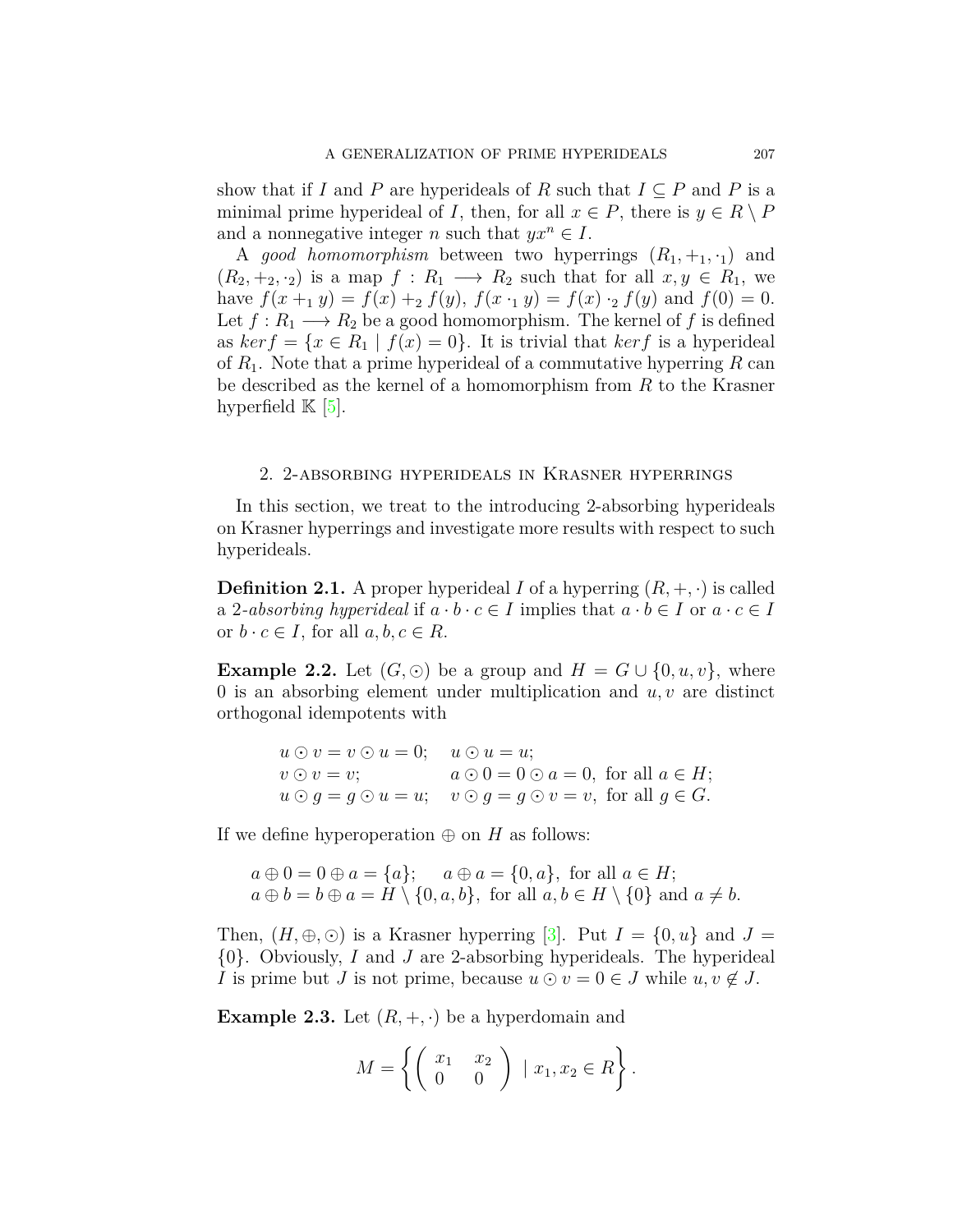Put  $I = \left\{ \begin{pmatrix} 0 & a \\ 0 & 0 \end{pmatrix} \mid a \in R \right\}$  $\mathcal{L}$ and define the hyperoperation *⊕* and the operation *⊙* on *M* as

$$
\begin{pmatrix} x_1 & x_2 \\ 0 & 0 \end{pmatrix} \oplus \begin{pmatrix} x_1' & x_2' \\ 0 & 0 \end{pmatrix} = \left\{ \begin{pmatrix} y_1 & y_2 \\ 0 & 0 \end{pmatrix} \middle| y_i \in x_i + x_i', 1 \leq i \leq 2 \right\}
$$

and

$$
\left(\begin{array}{cc} x_1 & x_2 \\ 0 & 0 \end{array}\right) \odot \left(\begin{array}{cc} x'_1 & x'_2 \\ 0 & 0 \end{array}\right) = \left(\begin{array}{cc} x_1 \cdot x'_1 & x_1 \cdot x'_2 \\ 0 & 0 \end{array}\right).
$$

Then,  $(M, \oplus, \odot)$  is a Krasner hyperring and *I* is a 2-absorbing hyperideal of *M*.

Note that by the same argument of Theorem 2.8 of [[1](#page-10-1)], one can show that a nonzero proper hyperideal *I* of a hyperring *R* is a 2-absorbing hyperideal if and only if whenever  $I_1 \cdot I_2 \cdot I_3 \subseteq I$ , for some hyperideals  $I_1, I_2, I_3$  of *R*, then  $I_1 \cdot I_2 \subseteq I$  or  $I_2 \cdot I_3 \subseteq I$  or  $I_1 \cdot I_3 \subseteq I$ .

From now on, the hyperring  $(R, +, \cdot)$  is commutative with unit element. Also, we may use  $xy$  instead of  $x \cdot y$ .

<span id="page-3-0"></span>**Theorem 2.4.** *Let I be a* 2*-absorbing hyperideal of R. Then, one of the following statements is valid:*

- (1)  $\sqrt{I} = P$  *is a prime hyperideal of R and*  $P^2 \subseteq I$ ;
- (1)  $\sqrt{I} = P_1 \cap P_2$ ,  $P_1 P_2 \subseteq I$  and  $(\sqrt{I})^2 \subseteq I$ , where  $P_1$  and  $P_2$  are<br>(2)  $\sqrt{I} = P_1 \cap P_2$ ,  $P_1 P_2 \subseteq I$  and  $(\sqrt{I})^2 \subseteq I$ , where  $P_1$  and  $P_2$  are *the only distinct prime hyperideals of R that are minimal over I.*

*Proof.* We prove this statement in three steps:

Step 1:  $\sqrt{I}$  is a 2-absorbing hyperideal of *R*.

Suppose that  $x, y, z \in R$  such that  $xyz \in \sqrt{I}$ . By assumption,  $(xyz)^2 \in$ *I*. Thus,  $x^2y^2z^2 \in I$  and this implies that  $(xy)^2 = x^2y^2 \in I$  or  $(xz)^2 = I$  $x^2z^2 \in I$  or  $(yz)^2 = y^2z^2 \in I$ . Therefore, at least one of *xy*, *xz* and *yz*  $x \, z \in I$  or  $\sqrt{I}$ .<br>belongs to  $\sqrt{I}$ .

Step 2: There are at most two distinct prime hyperideals of *R* that are minimal over *I*.

Suppose that  $P_1$  and  $P_2$  are distinct prime hyperideals of  $R$  that are minimal over *I*. Then, there are  $x_1 \in P_1 \setminus P_2$  and  $x_2 \in P_2 \setminus P_1$ . Also, there exist  $c_2 \in R \setminus P_1$ ,  $c_1 \in R \setminus P_2$  and  $m, n \in \mathbb{N}$  such that  $c_2 x_1^n, c_1 x_2^m \in I$ . This implies that  $c_2 x_1, c_1 x_2 \in I \subseteq P_1 \cap P_2$ , because *I* is a 2-absorbing hyperideal. Consequently,  $c_1 \in P_1 \setminus P_2$  and  $c_2 \in P_2 \setminus P_1$ . Hence,  $(c_1+c_2) \cap P_1 = \emptyset$ , since if  $t \in (c_1+c_2) \cap P_1$ , then  $c_2 \in -c_1+t \subseteq P_1$ which contradicts  $c_2 \notin P_1$ . In the same way,  $(c_1 + c_2) \cap P_2 = \emptyset$ . Therefore, for all  $t \in c_1 + c_2$  we have  $tx_2 \notin P_1$  and  $tx_1 \notin P_2$  which lead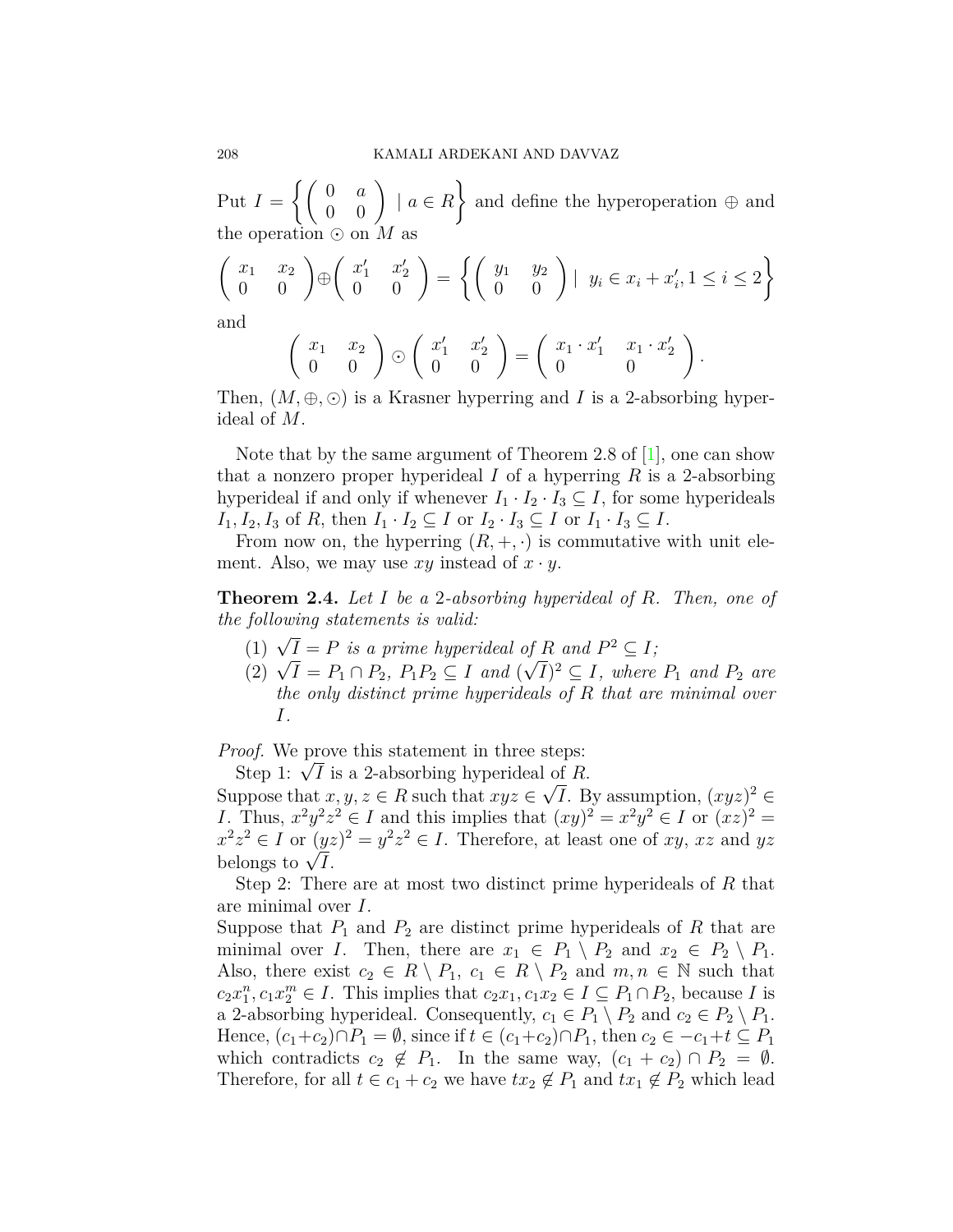to  $tx_1, tx_2 \notin I$ . On the other hand,  $(c_1 + c_2)x_1x_2 \subseteq I$ . Thus, for all  $t \in c_1 + c_2$  we get  $tx_1x_2 \in I$  and this implies that  $x_1x_2 \in I$ .

Now, suppose that  $P_3$  is a prime hyperideal of  $R$  that is minimal over *I* and  $P_3 \neq P_1, P_2$ . Consequently, there are  $y_1 \in P_1 \setminus (P_2 \cup P_3)$  and  $y_2 \in P_2 \setminus (P_1 \cup P_3)$ . Then, by the previous argument  $y_1 y_2 \in I \subseteq P_3$ which leads to  $y_1 \in P_3$  or  $y_2 \in P_3$ , a contradiction.

Step 3: In this step, we prove the principle assertion of Theorem. *√* Suppose that  $x, y \in \sqrt{I}$ . Then,  $x^2, y^2 \in I$  and so  $x(x + y)y \subseteq I$ . Therefore, for all  $t \in x + y$ , we have  $xt \in I$  or  $xy \in I$  or  $ty \in I$ , because *I* is a 2-absorbing hyperideal. If  $xt \in I$ , then  $xt \in x(x + y) = x^2 + xy$ and consequently  $xy \in -x^2 + xt \subseteq I$ . Similarly,  $ty \in I$  yields  $xy \in I$ . and consequently  $xy \in -x^2 + xt \subseteq I$ . Similarly,  $ty \in I$  yields  $xy \in I$ .<br>Therefore, we have  $(\sqrt{I})^2 \subseteq I$ . By Steps (1) and (2),  $\sqrt{I} = P$  is a prime hyperideal of *R* or  $\sqrt{I} = P_1 \cap P_2$ , where  $P_1$  and  $P_2$  are the only brime hyperideal of *R* or  $\sqrt{I} = P_1 \sqcup P_2$ , where  $P_1$  and  $P_2$  are the only distinct prime hyperideals of *R* that are minimal over *I*. If  $\sqrt{I} = P$ , distinct prime nyperideals of *R* that are minimal over *I*. If  $\sqrt{I} = P$ ,<br>then  $P^2 = (\sqrt{I})^2 \subseteq I$ . If  $\sqrt{I} = P_1 \cap P_2$ , then for all  $y \in \sqrt{I}$ ,  $z_1 \in P_1 \setminus P_2$ and  $z_2 \in P_2 \setminus P_1$  we have  $y + z_1 \subseteq P_1 \setminus P_2$ . By the same argument of Step 2, we get  $z_1z_2 \in I$  and  $(y+z_1)z_2 \subseteq I$ . Thus, for all  $s \in yz_2 + z_1z_2$ , we have  $yz_2 \in s - z_1z_2 \subseteq I$ . Similarly,  $yz_1 \in I$  and this implies that  $P_1P_2 \subseteq I$ .

<span id="page-4-0"></span>**Theorem 2.5.** *Let I be a hyperideal of R. Then, I is a* 2*-absorbing hyperideal of R if and only if*  $(I : R \ x)$  *is a prime hyperideal of R containing*  $\sqrt{I}$ *, for all*  $x \in \sqrt{I} \setminus I$ *.* 

*Proof.* By Theorem [2.4](#page-3-0), either  $\sqrt{I} = P$  or  $\sqrt{I} = P_1 \cap P_2$ , where *P* is a prime hyperideal and  $P_1, P_2$  are nonzero distinct prime hyperideals of *R* that are minimal over *I*. We prove the statement for the case  $\sqrt{I} = P_1 \cap P_2$  and a similar argument implies the assertion for the case  $\sqrt{I} = P$ .

Suppose that *I* is a 2-absorbing hyperideal of *R*. According to The-orem [2.4](#page-3-0), we conclude  $xP_1, xP_2 \subseteq I$ , for all  $x \in \sqrt{I} \setminus I$ . This means that  $P_1, P_2 \subseteq (I : R \mid x)$  and consequently  $\sqrt{I} \subseteq (I : R \mid x)$ . Assume that  $yz \in (I : R x)$ , where  $y, z \in R$  and  $x \in \sqrt{I} \setminus I$ . Clearly, the statement is valid when  $y \in P_1 \cup P_2$  or  $z \in P_1 \cup P_2$ . Then, we prove it for *y, z*  $\notin$  *P*<sub>1</sub> ∪ *P*<sub>2</sub>. In this case, we have *yz*  $\notin$  *P*<sub>1</sub> ∩ *P*<sub>2</sub> =  $\sqrt{I}$  that leads to  $yz \notin I$ . Hence, by assumption we get  $y \in (I : R x)$  or  $z \in (I : R x)$ which implies that  $(I:_{R} x)$  is a prime hyperideal. *√*

Now, suppose that  $(I:_{R} x)$  is a prime hyperideal, for all  $x \in$ *I\I*. In order to prove that *I* is a 2-absorbing hyperideal, assume that  $xyz \in I$ , where  $x, y, z \in R$ . Then,  $yz \in (I : R x)$ . Obviously, at least one of  $x, y, z$  belongs to  $(P_1 \cup P_2) \setminus I$ . For proving the assertion, without loss of generality suppose that  $x \in (P_1 \cup P_2) \setminus I$ . In this case either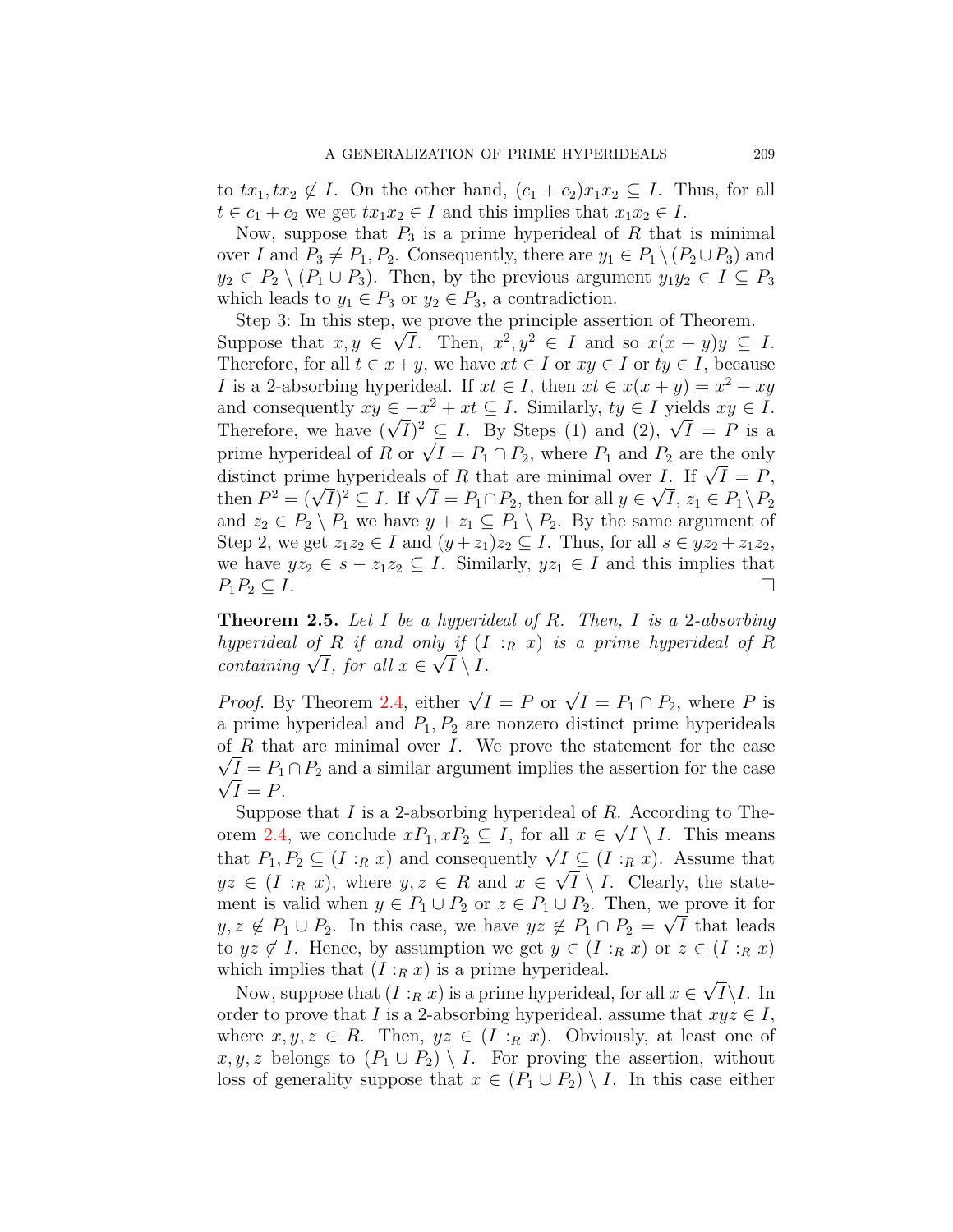*x ∈ √*  $I \setminus I$  or  $x \in (P_1 \cup P_2) \setminus$ *√ I*. If *x ∈ √*  $I \setminus I$ , then by the hypothesis we get  $y \in (I : R x)$  or  $z \in (I : R x)$ . Consequently,  $yx \in I$  or  $zx \in I$ which implies that *I* is a 2-absorbing hyperideal. If  $x \in (P_1 \cup P_2) \setminus \sqrt{I}$ , then  $(I : R x_1) = P_2$  and  $(I : R x_2) = P_1$ , for all  $x_1 \in P_1 \setminus P_2$  and  $x_2 \in P_2 \setminus P_1$ . Similar to the previous argument, we find that *I* is a 2-absorbing hyperideal.

□

<span id="page-5-0"></span>**Theorem 2.6.** Let I be a 2-absorbing hyperideal and  $P = P_1$  and  $P_2$ *be prime hyperideals of R. Then,*

- (1) If  $\sqrt{I} = P$ , then  $(I :_R x)$  is a 2-absorbing hyperideal of R, for  $all \ x \in R \setminus P \ with \ \sqrt{(I : R \ x)} = P \ and \ \Omega = \{(I : R \ x) \mid x \in R\}$ *is a totally ordered set;*
- (2) If  $\sqrt{I} = P_1 \cap P_2$ , then  $(I :_R x)$  is a 2-absorbing hyperideal of *R, for all*  $x \in R \setminus (P_1 \cup P_2)$  *with*  $\sqrt{(I : R x)} = P_1 \cap P_2$  *and*  $\Omega = \{ (I : R \mid X) \mid x \in R \setminus (P_1 \bigtriangleup P_2) \}$  *is a totally ordered set;*
- (3) If  $\sqrt{I} = P_1 \cap P_2$ , then  $(I : R x) = P_2$ , for all  $x \in P_1 \setminus P_2$  and  $(I:_{R} x) = P_{1}$ , for all  $x \in P_{2} \setminus P_{1}$ .

*Proof.* The proof is similar to Theorem 2.5 of  $[1]$ .

**Theorem 2.7.** Let  $I$  be a 2-absorbing hyperideal of  $R$  such that  $I \neq I$ *√ I. Then, √*

- (1) *If x ∈*  $I \setminus I$  *and*  $y \in R$  *such that*  $yx \notin I$ *, then*  $(I :_R yx) =$  $(I:_{R} x);$ *√*
- (2) *If x, y ∈*  $I \setminus I$ *, then*  $(I : R \text{ } f \text{ } x + dy) = (I : R \text{ } x)$ *, for all*  $f, d \in R$ *such that*  $fd \notin (I : R x)$ *. In particular,*  $(I : R x + y) = (I : R x)$ *.*

*Proof.* (1) Suppose that  $c \in (I : R yx)$ , where  $x \in$ *√*  $I \setminus I$  and  $y \in R$ . Then,  $cy \in (I : R x)$  which means that  $c \in (I : R x)$ , by Theorem [2.5.](#page-4-0) Therefore,  $(I:_{R} yx) \subseteq (I:_{R} x)$ . It is clear that  $(I:_{R} x) \subseteq (I:_{R} yx)$ and consequently the statement is valid. *√*

(2) Suppose that  $x, y \in \sqrt{I} \setminus I$ . Then,  $(I : R x) \subset (I : R y)$  or  $(I:_{R} y) \subset (I:_{R} x)$ , by Theorem [2.6.](#page-5-0) In order to establish the assertion, without loss the generality, assume that  $(I : R x) \subset (I : R y)$  which leads to  $(I:_{R} x) \subset (I:_{R} y) \subseteq (I:_{R} dy)$  and  $(I:_{R} x) \subseteq (I:_{R} fx)$ . Therefore, for all  $t \in (I : R \mid x)$  we get  $t(dy + fx) \subseteq I$  and so  $(I : R \mid x)$  $f(x) \subseteq (I : R dy + fx)$ . For proving equality, suppose that there exists  $s \in dy + fx$  such that  $(I : R x) \neq (I : R s)$ . By applying Theorem [2.6](#page-5-0), there exists  $z \in (I : R y) \cap (I : R s)$  such that  $z \notin (I : R x)$ , because  $(I:_{R} x) \subseteq (I:_{R} y)$  and  $(I:_{R} x) \subseteq (I:_{R} dy+fx)$ . Since  $zs \in z(dy+fx)$ , hence  $zfx \in -zdy+zs \subseteq I$  which means that  $zf \in (I:_{R} x)$ . Therefore,  $z \in (I : R x)$  or  $f \in (I : R x)$  and this is a contradiction.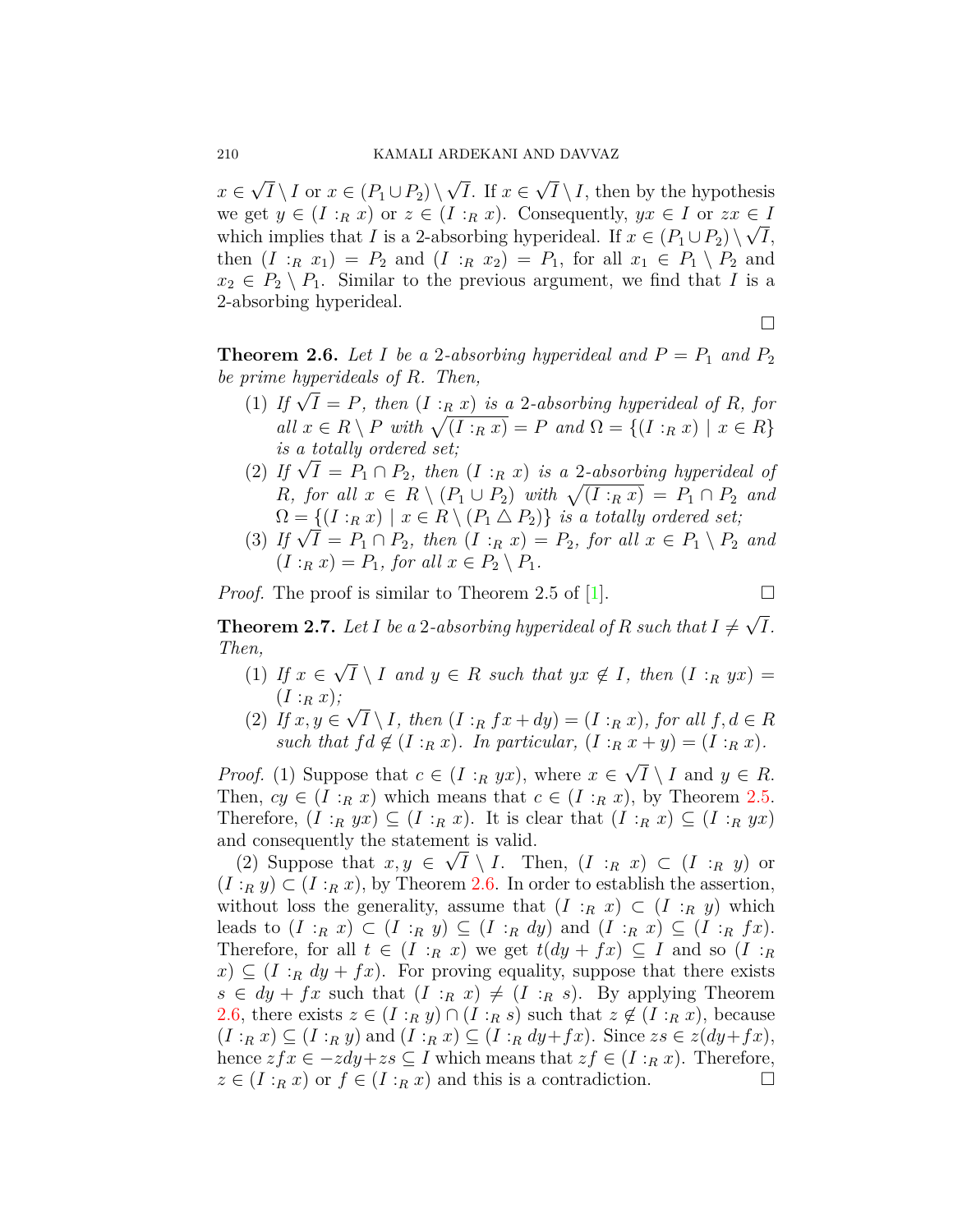**Definition 2.8.** Let *I* be a nonzero proper hyperideal of *R* and

 $Z_R(R/I) = \{r + I \in R/I \mid \exists s \in R \setminus I \text{ such that } rs \in I\}.$ 

Then, *I* is called *Primal* if  $Z_R(R/I)$  is a prime hyperideal of R containing *I*.

**Theorem 2.9.** Let  $I$  be a 2-absorbing hyperideal of  $R$  such that  $I \neq I$ *√ I. Then, I is a Primal hyperideal of R.*

*Proof.* First, we show that  $Z_R(R/I) = Q/I$ , where  $Q = \bigcup$ *x∈*( *√ I\I*)  $(I:_{R}x).$ 

For this purpose, suppose that  $a + I \in Q/I$ . Then, there exists  $x \in \sqrt{I} \setminus I$  such that  $a \in (I : R x)$ . Therefore,  $ax \in I$  which follows that  $a + I \in Z_R(R/I)$ . For proving  $Z_R(R/I) \subseteq Q/I$ , assume that  $a + I \in Z_R(R/I)$ , where  $a \notin I$ . Then, there is  $b \in R \setminus I$  such that  $ab \in I$ . By Theorem [2.4,](#page-3-0) we can distinguish two cases:

Case 1: *<sup>√</sup> I* = *P* is a hyperideal of *R*. Then, we have *ab ∈ P* and consequently  $a \in P \setminus I$  or  $b \in P \setminus I$ . Therefore,  $a \in (I : R a)$  or  $a \in (I : R b)$  which implies that  $a + I \in Q/I$ .

 $C = (I : R \cup N)$  which implies that  $u + I \in Q/I$ .<br>  $C$ ase 2:  $\sqrt{I} = P_1 \cap P_2$ , where  $P_1$  and  $P_2$  are the only distinct prime hyperideals of *R* that are minimal over *I*. If  $a \in \sqrt{I} \setminus I$  or  $b \in \sqrt{I} \setminus I$ , then by applying the same argument as for Case (1), we find  $a + I \in$  $Q/I$ . Now, suppose that  $a, b \notin \sqrt{I} \setminus I$ . Therefore, *a* belongs to  $P_1 \setminus P_2$ or  $P_2 \setminus P_1$  and consequently  $a \in (I : R b)$ , by Theorem [2.5.](#page-4-0) Hence,  $a + I \in Q/I$  which leads to  $Z_R(R/I) \subseteq Q/I$ .

Thus in both cases, we have  $Z_R(R/I) = Q/I$  as desired. Moreover, since,  $I \neq \sqrt{I}$ , then Theorem [2.6](#page-5-0) implies that  $\Omega = \{ (I : R \mid X) \mid x \in \overline{R} \}$  $\sqrt{I}\setminus I$  is a set of linear ordered (prime) hyperideals of *R*. Therefore,  $Z_R(R/I) = \bigcup \left( (I : R x)/I \right)$  is a hyperideal of  $R/I$ . □ (*I*:*Rx*)*∈*Ω

<span id="page-6-0"></span>**Theorem 2.10.** *Let R′ be a commutative hyperring with unit element*  $and \varphi: R \longrightarrow R'$  *be a good homomorphism.* 

- (1) If *I'* is a 2-absorbing hyperideal of *R'*, then  $\varphi^{-1}(I')$  is a 2*absorbing hyperideal of R;*
- (2) If  $\varphi$  *is an epimorphism and I is a* 2*-absorbing hyperideal of R containing*  $\ker \varphi$ *, then*  $\varphi(I)$  *is a* 2*-absorbing hyperideal of R<sup><i>'*</sup></sup>.

*Proof.* (1) Suppose that  $abc \in \varphi^{-1}(I')$ , then  $\varphi(a)\varphi(b)\varphi(c) \in I'$ . Therefore, at least one of the  $\varphi(ab)$ ,  $\varphi(bc)$  and  $\varphi(ac)$  belongs to *I'* which implies that  $ab \in \varphi^{-1}(I')$  or  $bc \in \varphi^{-1}(I')$  or  $ac \in \varphi^{-1}(I').$ 

(2) Assume that  $a', b', c' \in R'$  such that  $a'b'c' \in \varphi(I)$ . Then, there are  $a, b, c \in R$  such that  $\varphi(a) = a', \varphi(b) = b'$  and  $\varphi(c) = c'$ . Therefore,  $\varphi(abc) = a'b'c' \in \varphi(I)$  which deduce that there is  $i \in I$  such that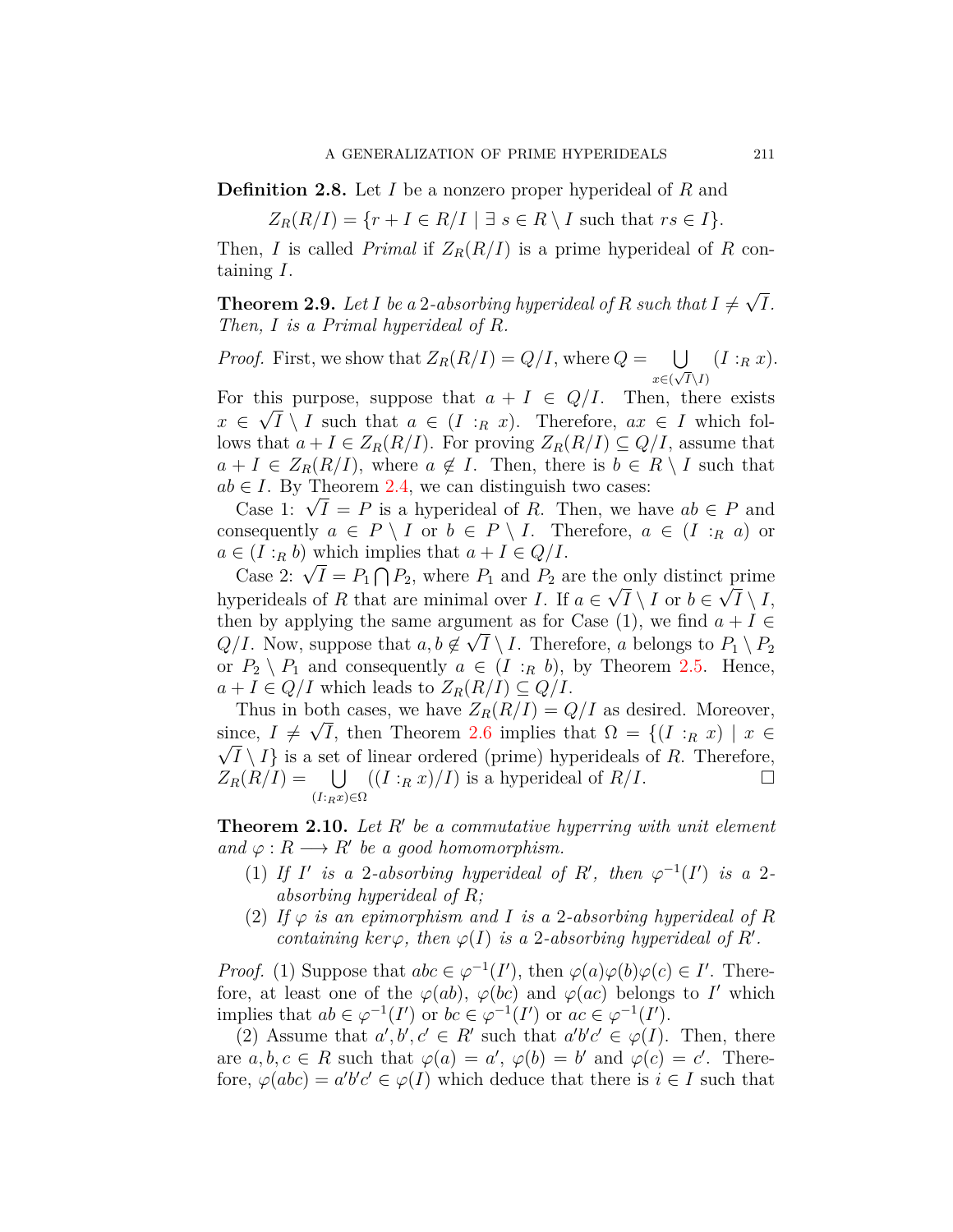$(ac - i)$  ∩  $ker \varphi \neq \emptyset$ . Consider  $t \in (abc - i)$  ∩  $ker \varphi$ . We conclude that  $abc \in t + i \subseteq ker\varphi + I \subseteq I$ . This implies that  $ab \in I$  or  $ac \in I$  or  $bc \in I$ . Consequently, at least one of the *a'b'*, *a'c'* and *b'c'* belongs to  $\varphi(I)$ .

The following corollary is deduced directly from Theorem [2.10](#page-6-0).

<span id="page-7-0"></span>**Corollary 2.11.** *Let I and J be distinct proper hyperideals of R. If J ⊆ I and I is a* 2*-absorbing hyperideal of R, then I/J is a* 2*-absorbing hyperideal of R/J.*

**Theorem 2.12.** *Let*  $R_1$ *,*  $R_2$  *be Krasner hyperrings and*  $R = R_1 \times R_2$ *.* 

- (1) If  $I_1$  ( $I_2$ , respectively) is a 2-absorbing hyperideal of  $R_1$  ( $R_2$ ), *respectively), then*  $I_1 \times R_2$   $(R_1 \times I_2,$  *respectively) is a* 2*-absorbing hyperideal of R;*
- (2) If *J* is a 2-absorbing hyperideal of *R*, then either  $J = I_1 \times R_2$  $(J = R_1 \times I_2$ , respectively), where  $I_1$   $(I_2$ , respectively) is a 2*absorbing hyperideal of*  $R_1$   $(R_2$ *, respectively) or*  $I = I_1 \times I_2$ *, where*  $I_1$   $(I_2$ *, respectively) is a prime hyperideal of*  $R_1$   $(R_2$ *, respectively).*

*Proof.* (1) It is straightforward.

(2) Suppose that *J* is a proper 2-absorbing hyperideal of *R*. Then,  $J = I_1 \times I_2$ , where for  $i = 1, 2$  we have  $I_i$  is a hyperideal of  $R_i$ . Assume that  $I_2 = R_2$  and  $R' = R/(\{0\} \times R_2)$ . Therefore,  $I_1 \neq R_1$  and  $J' = J/(\{0\} \times R_2)$  is a 2-absorbing hyperideal of *R'*, by Corollary [2.11.](#page-7-0) It follows that  $I_1$  is a 2-absorbing hyperideal of  $R_1$ , since  $R' \cong R_1$  and *I*<sub>1</sub>  $\cong$  *J'*. In the same way, *I*<sub>1</sub> = *R*<sub>1</sub> implies that *I*<sub>2</sub> is a 2-absorbing hyperideal of  $R_2$ .

For completing the proof it is enough to show that if  $I_1 \neq R_1$  and  $I_2 \neq$  $R_2$ , then  $I_i$  is a prime hyperideal of  $R_i$ , where  $i = 1, 2$ . Assume that at least one of  $I_i$  is not prime, e.g.  $I_1$ . Therefore, there are  $a, b \in R_1$  such that *ab* ∈ *I*<sub>1</sub> but *a, b* ∉ *I*<sub>1</sub>. Putting *x* = (*a,* 1), *y* = (1, 0) and *z* = (*b,* 1), we give  $xyz = (ab, 0) \in J$  while  $xy = (a, 0), xz = (ab, 1), yz = (b, 0)$  do not belong to *J* and this is a contradiction to the assumption.  $\Box$ 

**Theorem 2.13.** *Let I be a hyperideal of R and S be a multiplicatively closed subset of*  $R$ *. In addition, let*  $S^{-1}R$  *be the hyperring of quotients of R.*

- (1) If *I* is a 2-absorbing hyperideal of *R* and  $S \cap I = \emptyset$ , then  $S^{-1}I$ *is a* 2-absorbing hyperideal of  $S^{-1}R$ *;*
- (2) If  $S^{-1}I$  is a 2-absorbing hyperideal of  $S^{-1}R$  and  $S \cap Z_R(R/I) =$ *∅, then I is a* 2*-absorbing hyperideal of R.*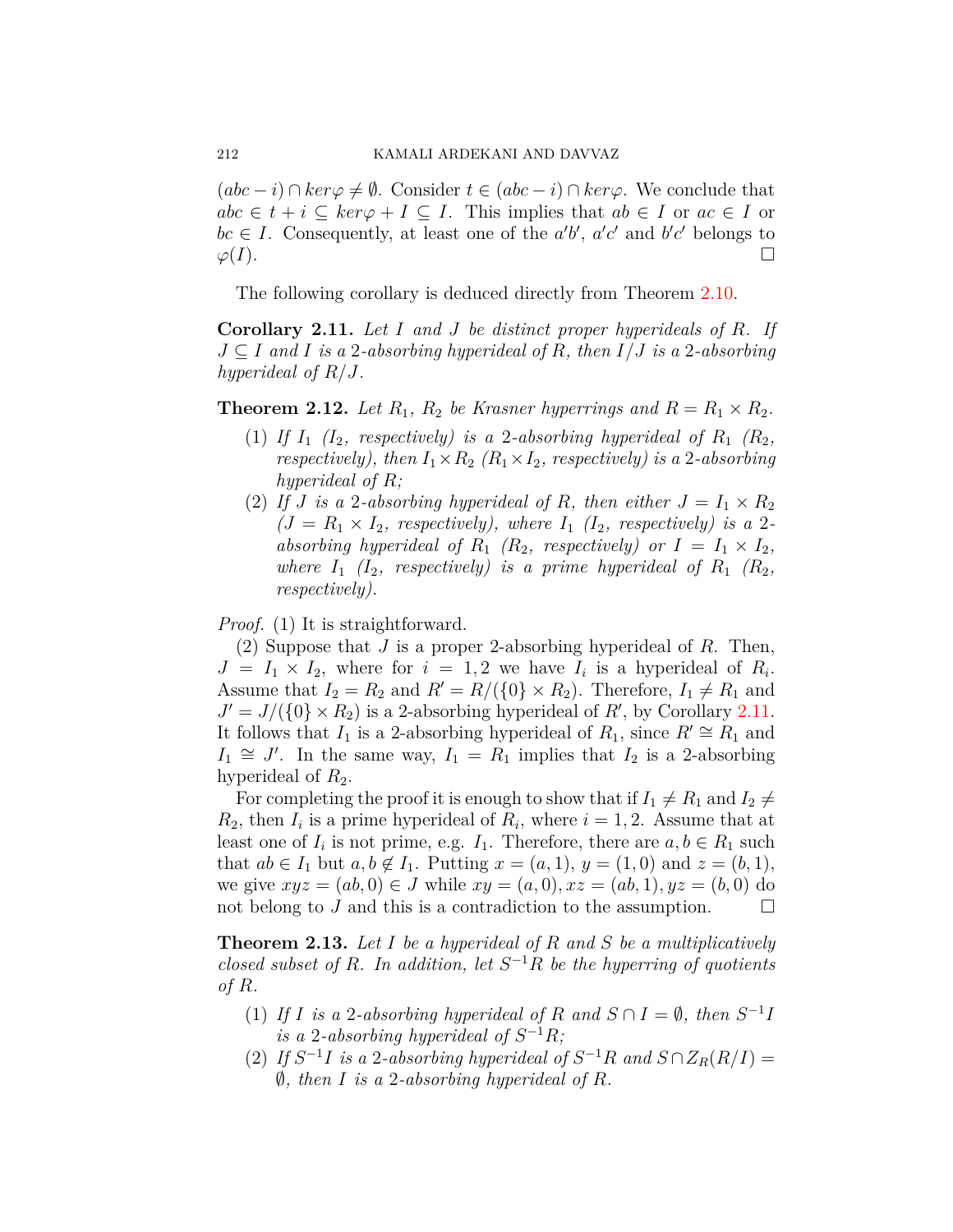*Proof.* (1) Suppose that  $a, b, c \in R$  and  $s, t, k \in S$  such that  $(a/s)(b/t)$  $(c/k) \in S^{-1}I$ . Then, there exists  $u \in S$  such that  $uabc \in I$ . Hence, *uab*  $∈$  *I* or *uac*  $∈$  *I* or *bc*  $∈$  *I*, by hypothesis. If *uab*  $∈$  *I*, then  $(a/s)(b/t)$  $= (uab)/(ust) \in S^{-1}I$ . Also,  $uac \in I$  implies that  $(a/s)(c/k) =$  $(uc)/(usk) \in S^{-1}I$  and  $bc \in I$ . Therefore,  $(b/t)(c/k) \in S^{-1}I$ . By the above result,  $S^{-1}I$  is a 2-absorbing hyperideal.

(2) Suppose that  $a, b, c \in I$  such that  $abc \in I$ . In this case, we have  $(abc)/1 = (a/1)(b/1)(c/1) \in S^{-1}I$ . Hence,  $(a/1)(b/1) \in S^{-1}I$  or  $(b/1)(c/1) \in S^{-1}I$  or  $(a/1)(c/1) \in S^{-1}I$ , since  $S^{-1}I$  is a 2-absorbing hyperideal. If  $(a/1)(b/1) \in S^{-1}I$ , then there exists  $u \in S$  such that *uab*  $∈$  *I*. This implies that  $ab ∈ I$ , since  $S ∩ Z_R(R/I) = ∅$ .

Similarly,  $(b/1)(c/1) \in S^{-1}I$   $((a/1)(c/1) \in S^{-1}I$ , respectively) which leads to  $bc \in I$  ( $ac \in I$ , respectively). Consequently, *I* a 2-absorbing hyperideal. □

**Definition 2.14.** A proper hyperideal *I* of *R* is called *irreducible* precisely if *I* can not be expressed as the intersection of two strictly larger hyperideals of *R*.

The following theorem shows the relationship between irreducible and 2-absorbing hyperideals.

**Theorem 2.15.** Let *I* be an irreducible hyperideal of *R* and  $P = P_1$ , *P*<sup>2</sup> *be distinct prime hyperideals of R.*

- (1) If  $\sqrt{I} = P$ , then *I* is a 2-absorbing hyperideal if and only if  $P^2 \subseteq I$  *and*  $(I : R^2) = (I : R^2)$ *, for all*  $x \in R \setminus P$ *;*
- $P \subseteq I$  and  $(I : R X) = (I : R X)$ , for all  $X \in R \setminus P$ ;<br>
(2) If  $\sqrt{I} = P_1 \cap P_2$ , then *I* is a 2-absorbing hyperideal if and only *if*  $P_1P_2 \subseteq I$  *and*  $(I : R x) = (I : R x^2)$ *, for all*  $x \in R \setminus P_1 \cap P_2$ *.*

*Proof.* (1) For proving the necessity part, it is only necessary to check  $(I:_{R} x^{2}) \subseteq (I:_{R} x)$ , for all  $x \in R \setminus P$ . Because, it is clear  $(I:_{R} x) \subseteq$  $(I:_{R} x^{2})$  and  $P^{2} \subseteq I$ , by Theorem [2.4](#page-3-0).

Suppose that  $y \in (I : R \mathbb{Z}^2)$ . Then,  $yx \in I$  or  $x^2 \in I$ . If  $x^2 \in I$ , then  $x \in P$  and this is a contradiction. Then,  $yx \in I$  which implies that  $y \in (I : R x)$  and consequently  $(I : R x^2) \subseteq (I : R x)$  as desired.

For establishing the sufficiency part, assume that  $x, y, z \in R$  such that  $xyz \in I$  and  $xy \notin I$ . We show that either  $xz \in I$  or  $yz \in I$ . From  $xy \notin I$ , it follows that  $x \notin P$  or  $y \notin P$  and so  $(I : R x) = (I : R x)$  $x^2$ ) or  $(I : R y) = (I : R y^2)$ , respectively. Without loss of generality, suppose that  $(I : R x) = (I : R x^2)$ . For completing the proof as a contradiction, assume that  $xz \notin I$  and  $yz \notin I$ . Consider  $a \in \langle I + xz \rangle \cap I$  $\langle I + yz \rangle$  which follows that there are  $a_1, a_2 \in I$  and  $r_1, r_2 \in R$  such that  $a \in (a_1 + r_1 x z) \cap (a_2 + r_2 y z)$ . Consequently,  $ax \in a_1 x + r_1 x^2 z$ and  $ax \in a_2x + r_2yzx \subseteq I$  which lead to  $r_1x^2z \in -a_1x + ax \subseteq I$ .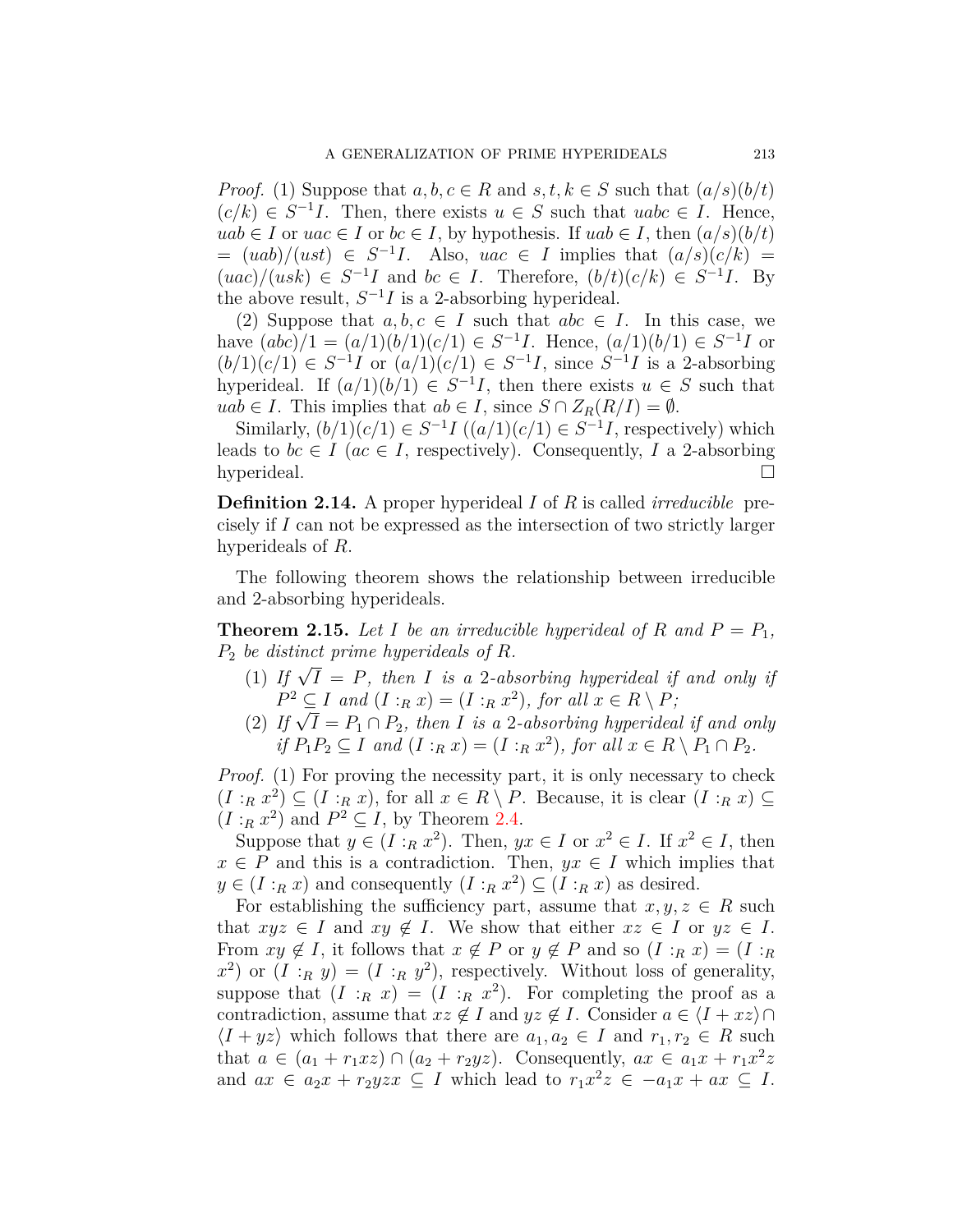Therefore,  $r_1z \in (I : R x^2) = (I : R x)$ , by assumption. This implies that  $a \in a_1 + r_1 x z \subseteq I$ . Then,  $\langle I + x z \rangle \cap \langle I + y z \rangle \subseteq I$  and so  $\langle I + xz \rangle \cap \langle I + yz \rangle = I$  which contradicts irreducibility of *I*. (2) The proof is similar to Part (1).  $\Box$ 

In the process of proving the next theorem, we need the following lemma.

<span id="page-9-0"></span>**Lemma 2.16.** *Let*  $P_1, P_2, ..., P_n$ *, where*  $n \geq 2$ *, be hyperideals of*  $R$  *such that at most two of them are not prime. Furthermore, let S be an additive canonical subhypergroup of R which is closed under multiplication*  $and$  *S*  $\subseteq$   $\bigcup^{n}$ *i*=1 *P*<sup>*i*</sup>. Then, there exists  $1 \leq j \leq n$  *such that*  $S \subseteq P_j$ *.* 

*Proof.* We prove this statement by induction on *n*. First, consider for *n* = 2 that is *S* ⊆ *P*<sub>1</sub> *∪ P*<sub>2</sub>. As a contradiction, assume that *S* ⊈ *P*<sub>1</sub> and  $S \nsubseteq P_2$ . Then, there exists  $a_j \in S \setminus P_j$ , where  $j = 1, 2$ . Therefore, the hypothesis leads to  $a_1 \in P_2$  and  $a_2 \in P_1$ . On the other hand, *a*<sub>1</sub> + *a*<sub>2</sub> ⊆ *S* ⊆ *P*<sub>1</sub> ∪ *P*<sub>2</sub> and so for all *t* ∈ *a*<sub>1</sub> + *a*<sub>2</sub> we have *t* belongs to either  $P_1$  or  $P_2$ . Since  $a_1 \in \{a_1\} = a_1 + 0 \subseteq (a_1 + a_2) - a_2$ , then there exists  $t \in a_1 + a_2$  such that  $a_1 \in t - a_2$ . By the above results, if  $t \in P_1$ , then  $a_1 \in P_1$ . Also, if  $t \in P_2$ , then  $a_2 \in -t - a_1 \subseteq P_2$ , which is a contradiction in two cases. Thus we must have  $S \subseteq P_1$  or  $S \subseteq P_2$ . Now, suppose that  $k \geq 2$  and our assertion is valid for  $n = k$ . For completing the proof, assume that  $n = k + 1$ , where  $k \geq 2$ . Thus, we have  $S \subseteq \bigcup^{k+1}$ *i*=1  $P_i$  and since at most two of the  $P_i$  are not prime, we can assume that they have been indexed in such a way that  $P_{k+1}$  is prime. We claim that there is  $1 \leq j \leq k$  such that  $S \subseteq \bigcup^{k+1}$  $i=1 \atop i \neq j$ *Pi* . For proving this

claim as a contradiction suppose that  $S \nsubseteq \bigcup^{k+1}$  $i=1 \atop i \neq j$  $P_i$ , for all  $1 \leq j \leq k$ . It

follows that for all  $1 \leq j \leq k$ , there exists  $a_j \in S \setminus \bigcup^{k+1}$  $i=1 \atop i \neq j$ *P<sup>i</sup>* which implies that  $a_j \in P_j$ , by hypothesis. Moreover, since  $P_{k+1} \in Spec(R)$ , we conclude that  $a_1 \cdots a_k \notin P_{k+1}$ . Consequently,  $a_1 \cdots a_k \in \bigcap^k P_k$ *i*=1  $P_i \setminus P_{k+1}$ and  $a_{k+1} \in P_{k+1} \setminus \bigcup^{k}$ *i*=1 *P*<sub>*i*</sub>. Now consider the element  $b \in a_1 \cdots a_k + a_{k+1}$ . If  $b \in P_{k+1}$ , then  $a_1 \cdots a_k \in b - a_{k+1} \subseteq P_{k+1}$  and this is a contradiction. Therefore, *b* does not belong to  $P_{k+1}$ . Also, we can not have  $b \in P_j$ ,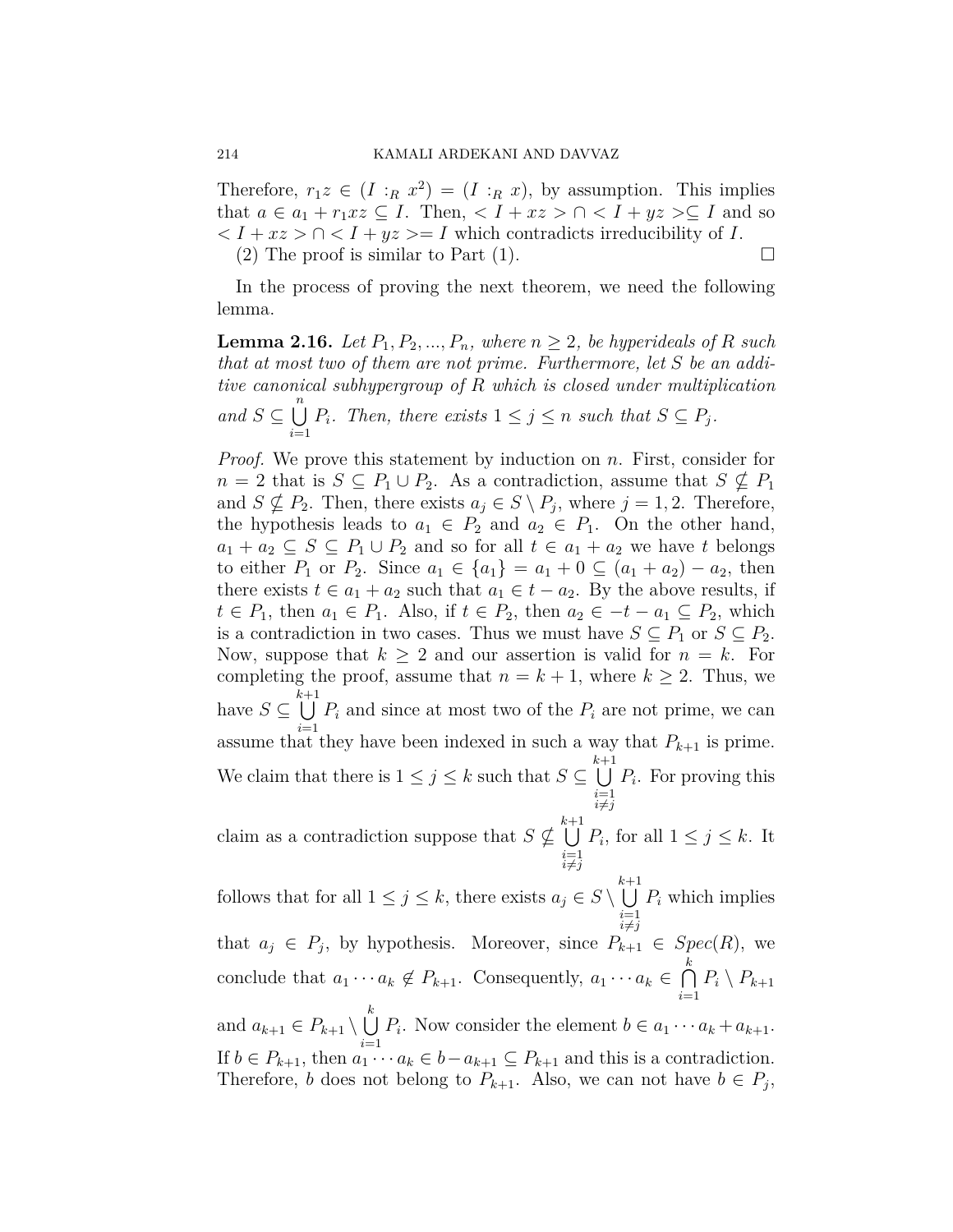where  $1 \leq j \leq k$ , for that would imply  $a_{k+1} \in b - a_1 \cdots a_k \subseteq P_j$ , again a contradiction. But  $b \in S$ , since for all  $1 \leq j \leq k$  we have  $a_j \in S$ , which leads to a contradiction to the hypothesis that  $S \subseteq \bigcup^{k+1}$ *i*=1 *Pi* . It follows that the statement is valid. In fact, there is  $1 \leq j \leq k+1$  such that  $S \subseteq \bigcup^{k+1}$ *i*=1 *i*≠*j Pi* . By applying the inductive hypothesis, we deduce that  $S \subseteq P_i$ , where  $1 \leq i \leq k+1$ .

**Theorem 2.17.** Let  $I_1, I_2, ..., I_n$  be 2*-absorbing hyperideals of*  $R$  *and*  $I$ *be a hyperideal of*  $R$  *such that*  $I \subseteq I_1 \cup I_2 \cup ... \cup I_n$ *. Then, there exists*  $1 \leq i \leq n$  such that  $I^2 \subseteq I_i$ .

*Proof.* First, we show that there exists  $1 \leq i \leq n$  such that  $\sqrt{I} \subseteq$ *√ Ii* . By Theorem [2.4,](#page-3-0) we can assume that they have been indexed in such a way that  $\sqrt{I_i} = p_i$  and  $\sqrt{I_j} = p_{j,1} \cap p_{j,2}$ , for all  $1 \leq i \leq k$  and  $k + 1 \leq j \leq n$ , where  $p_i, p_{j,1}, p_{j,2}$  are prime hyperideals of *R*. Then,  $\sqrt{I} \subseteq p_1 \cup p_2 \cup \cdots \cup p_k \cup (p_{k+1,1} \cap p_{k+1,2}) \cup \cdots \cup (p_{n,1} \cap p_{n,2})$  which  $V I \subseteq p_1 \cup p_2 \cup \cdots \cup p_k \cup (p_{k+1,1} \cup p_{k+1,2}) \cup \cdots \cup (p_{n,1} \cup p_{n,2})$  which<br>follows that  $\sqrt{I} \subseteq p_1 \cup p_2 \cup \cdots \cup p_k \cup p_{k+1,t_{k+1}} \cup \cdots \cup p_{n,t_n}$ , where  $t_{k+1}, \dots, t_n \in \{1, 2\}$ . Therefore by applying Lemma [2.16](#page-9-0), we find that  $u_{k+1}, \dots, u_n \in \{1, 2\}$ . Therefore by applying Lemma 2.10, we find that<br>  $\sqrt{I} \subseteq p_i$  or  $\sqrt{I} \subseteq p_{j,t_s}$ , for some  $1 \le i \le k, k+1 \le j \le n$  and<br>  $t_s \in \{1, 2\}$ . If  $\sqrt{I} \subseteq p_{j,t_s}$ , where  $k+1 \le j \le n$ ,  $t_s \in \{1, 2\}$ , then *√*  $\overline{I} \subseteq p_{j,t_s} \subseteq \bigcup^n$ *j*=*k*+1  $p_{j,t_s}$ . We may assume that  $\sqrt{I} \subseteq \bigcap_{s=1}^{s}$ *j*=*k*+1 *pj,*<sup>1</sup> and *√ I ̸⊆* ∪*n j*=*s*+1 *p*<sub>*j*,1</sub>, where  $k + 1 \leq s \leq n$ . On the other hand,  $\sqrt{I} \subseteq$ *p*<sub>*k*+1,2</sub> ∪ · · · ∪ *p*<sub>*s*,2</sub> ∪ *p*<sub>*s*+1,1</sub> ∪ · · · ∪ *p*<sub>*n*,1</sub>. Therefore,  $\sqrt{I} \subseteq p_{j,2}$ , for some  $p_{k+1,2} \cup \cdots \cup p_{s,2} \cup p_{s+1,1} \cup \cdots \cup p_{n,1}$ . Therefore,  $\sqrt{I} \subseteq p_{j,2}$ , for some  $k+1 \leq j \leq s$ , by Lemma [2.16](#page-9-0). Hence,  $\sqrt{I} \subseteq p_{j,1} \cap p_{j,2} = \sqrt{I_j}$ , where  $k + 1 \leq j \leq s$ , by Lemma 2.10. Thence,  $\forall i \leq p_{j,1} + p_{j,2} - \sqrt{i_j}$ , where<br>  $k + 1 \leq j \leq s$ . Then, in general there is  $1 \leq i \leq n$  such that  $\sqrt{I} \subseteq \sqrt{I_i}$  $\kappa + 1 \leq j \leq s$ . Then, in general which leads to  $I^2 \subseteq (\sqrt{I})^2 \subseteq (\sqrt{I})$  $\overline{I}_i$ <sup>2</sup>. By applying Theorem [2.4,](#page-3-0) we get  $I^2 \subseteq I_i$ . □

#### **REFERENCES**

- <span id="page-10-1"></span>1. M. Anbarloei, On 2-absorbing and 2-absorbing primary hyperideals of multiplicative hyperrings, *Cogent Math.*, (2017), Article ID: 1354447, 8 pp.
- <span id="page-10-0"></span>2. A. Badawi, On 2-absorbing ideals of commutative rings, *Bull. Austral. Math. Soc.*, **75**(3) (2007), 417–429.
- <span id="page-10-2"></span>3. B. Davvaz and V. Leoreanu-Fotea, *Hyperring theory and applications*, International Academic Press, USA, 2007.
- <span id="page-10-3"></span>4. J. A. Huckaba, *Commutative rings with zero divisors*, Marcel-Dekker, New York, Basel, 1998.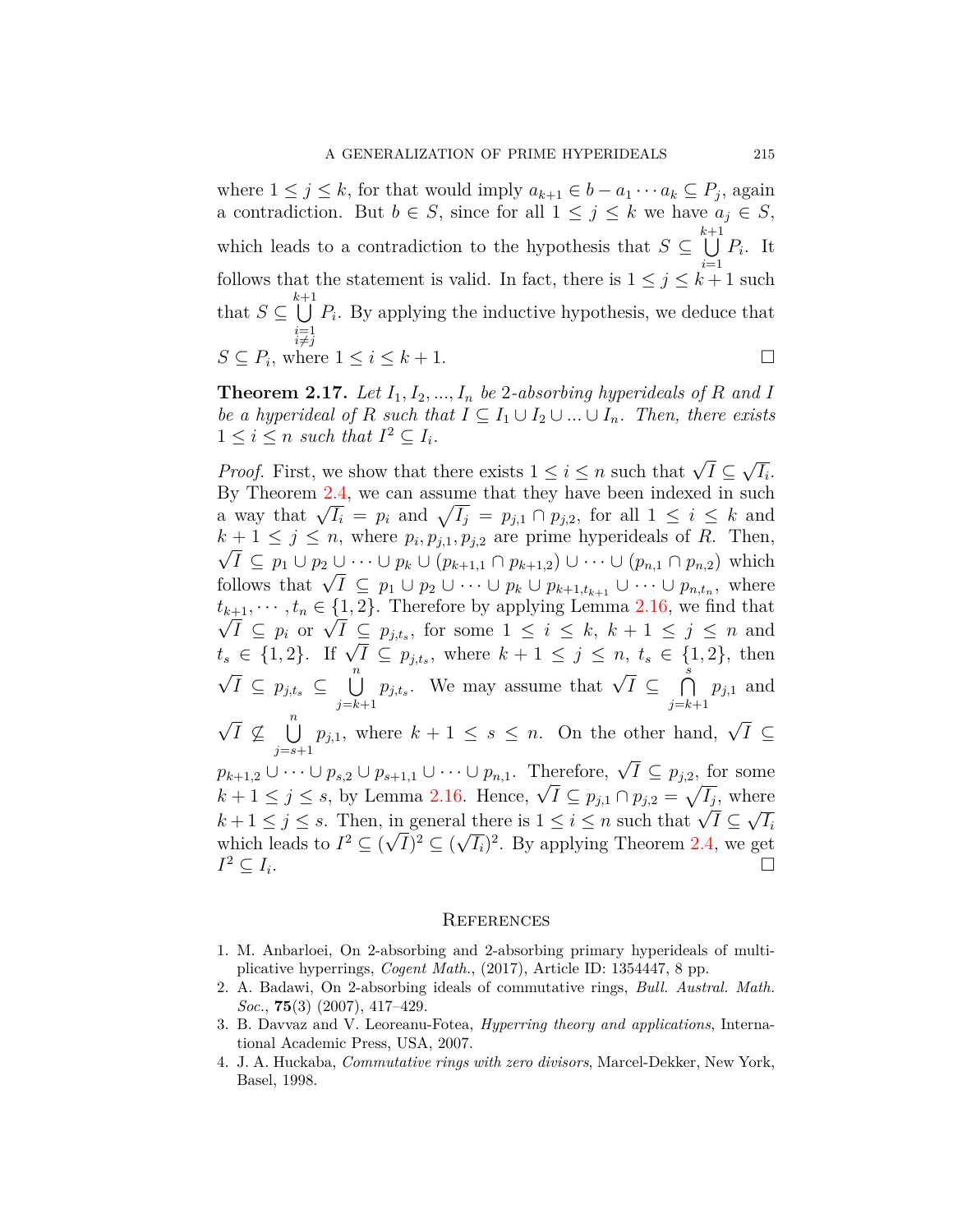- <span id="page-11-5"></span>5. J. Jun, Geometry of hyperfields, (2017), *arXiv preprint*, arXiv: 1707.09348.
- <span id="page-11-4"></span>6. M. Krasner, A class of hyperrings and hyperfields, *Intern. J. Math. Math. Sci.*, **6**(2) (1983), 307–311.
- <span id="page-11-3"></span>7. A. Nakassis, Recent results in hyperring and hyperfield theory, *Intern. J. Math. Math. Sci.*, **11**(2) (1988), 209–220.
- <span id="page-11-0"></span>8. Sh. Payrovi and S. Babaei, On the 2-absorbing ideals, *Int. Math. Forum*, **7**(5-8) (2012), 265–271.
- <span id="page-11-1"></span>9. Sh. Payrovi and S. Babaei, On the 2-absorbing ideals in commutative rings, *Bull. Malays. Math. Sci. Soc.*, **36**(4) (2013), 895–900.
- <span id="page-11-2"></span>10. D. Sönmez, G. Yesilot, S. Onar, B. A. Ersoy and B. Davvaz, On 2-absorbing primary fuzzy ideals of commutative rings, *Math. Probl. Eng.*, (2017), Article ID: 5485839, 7pp.

#### **Leili Kamali Ardekani**

Faculty of Engineering, Ardakan University, P.O. Box 184, Ardakan, Iran. Email: l.kamali@ardakan.ac.ir

#### **Bijan Davvaz**

Department of Mathematics, Yazd University, Yazd, Iran. Email: davvaz@yazd.ac.ir